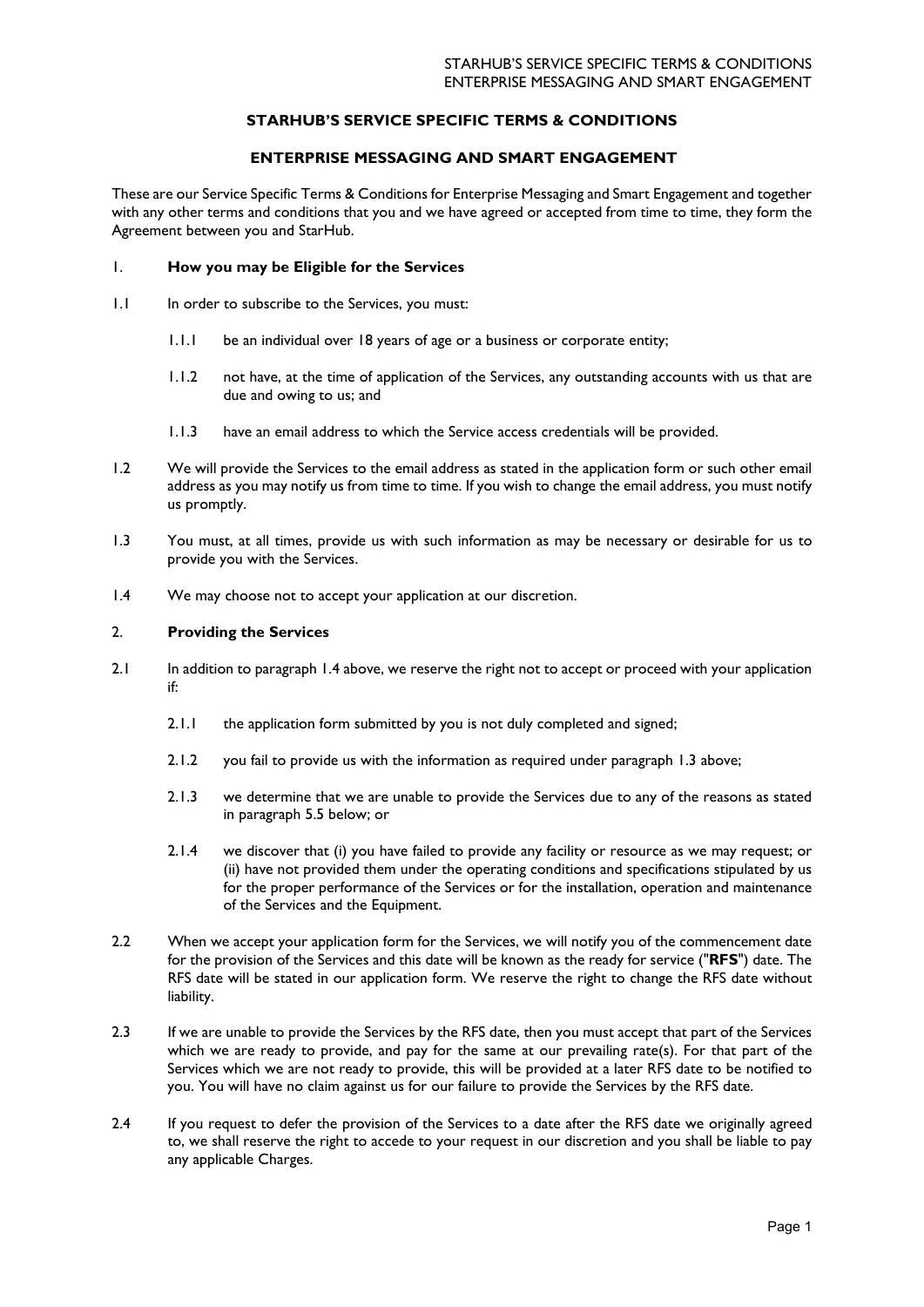- 2.5 If you cancel your application for the Services before the RFS date, you will pay us our prevailing cancellation Charges as set out in the application form.
- 2.6 Upon our acceptance of your application form, you will provide us, our employees and contractors safe access to your Premises for the purposes of allowing us to provide you with such assistance and support, as may be reasonable, to configure and allow you access to the Software, for your use of the Services. We shall:
	- 2.6.1 upon your request, provide you with such access details (including login identifications, password(s) or PINs) for your use of the Services;
	- 2.6.2 provide you access to send SMS Messages and to broadcast Email Messages to the Recipients;
	- 2.6.3 allow you to view your usage records of the Services for up to 90 days from the date of use;
	- 2.6.4 allow you to store up to 10,000 contacts for the Enterprise Messaging basic Service and up to 1,000,000 contacts for the Enterprise Messaging premium Service while for the Smart Engagement service, the number of allowed contacts depends on the platform edition subscription and the unlimited contacts option is subject to the following Contacts Fair Use Policy: up to 250,000 contacts. For volumes greater than 250,000 contacts under Smart Engagement service, please speak to your account manager;
	- 2.6.5 allocate one 8-digit long code ("**Long Code(s)**") to you for your sole use of the Services; and
	- 2.6.6 allow you to use such other functions of the Services as we may provide from time to time.
- <span id="page-1-1"></span>2.7 You shall be responsible for the use of all Long Codes, which are provided to you for your sole use with the Services. You agree that all Long Codes provided to you are non-transferable and cannot be transferred and/or ported to any third party, including any provider of telecommunication services.

## 3. **Minimum Period of Services**

- 3.1 The initial Minimum Period of Service, if any, for the Services shall be for such period as may be stated in the application form from the commencement date as determined in accordance with paragraph [4.1](#page-1-0) below. Upon the expiry of the initial Minimum Period of Service, the Services will be renewed automatically on a monthly basis unless either party gives the other party at least 30 days' written notice of termination prior to the expiry of the then current period.
- 3.2 In computing whether or not you have fulfilled the Minimum Period of Service, any period for which the Services are suspended or ceased will not be counted. If the Services are suspended or ceased and subsequently reactivated, the Minimum Period of Service will be automatically extended by such period of suspension or cessation.
- 3.3 If we agree to any changes to the Services requested by you (including any upgrade of the Services) or the renewal of the Services, we are entitled to require the Minimum Period of Service to be recommenced from the date the Services are changed or renewed.

## 4. **Duration of Services**

- <span id="page-1-0"></span>4.1 The Services under this Agreement will commence on the RFS date as notified by us to you in accordance with paragraph [2.2](#page-0-2) above.
- 4.2 This Agreement will continue until terminated according to the provisions of this Agreement.

### 5. **Scope of the Services**

5.1 We will provide the Services to you according to the particulars set out in the application form. We shall not be responsible if any of the particulars provided by you in the application form is incorrect, false and/or incomplete.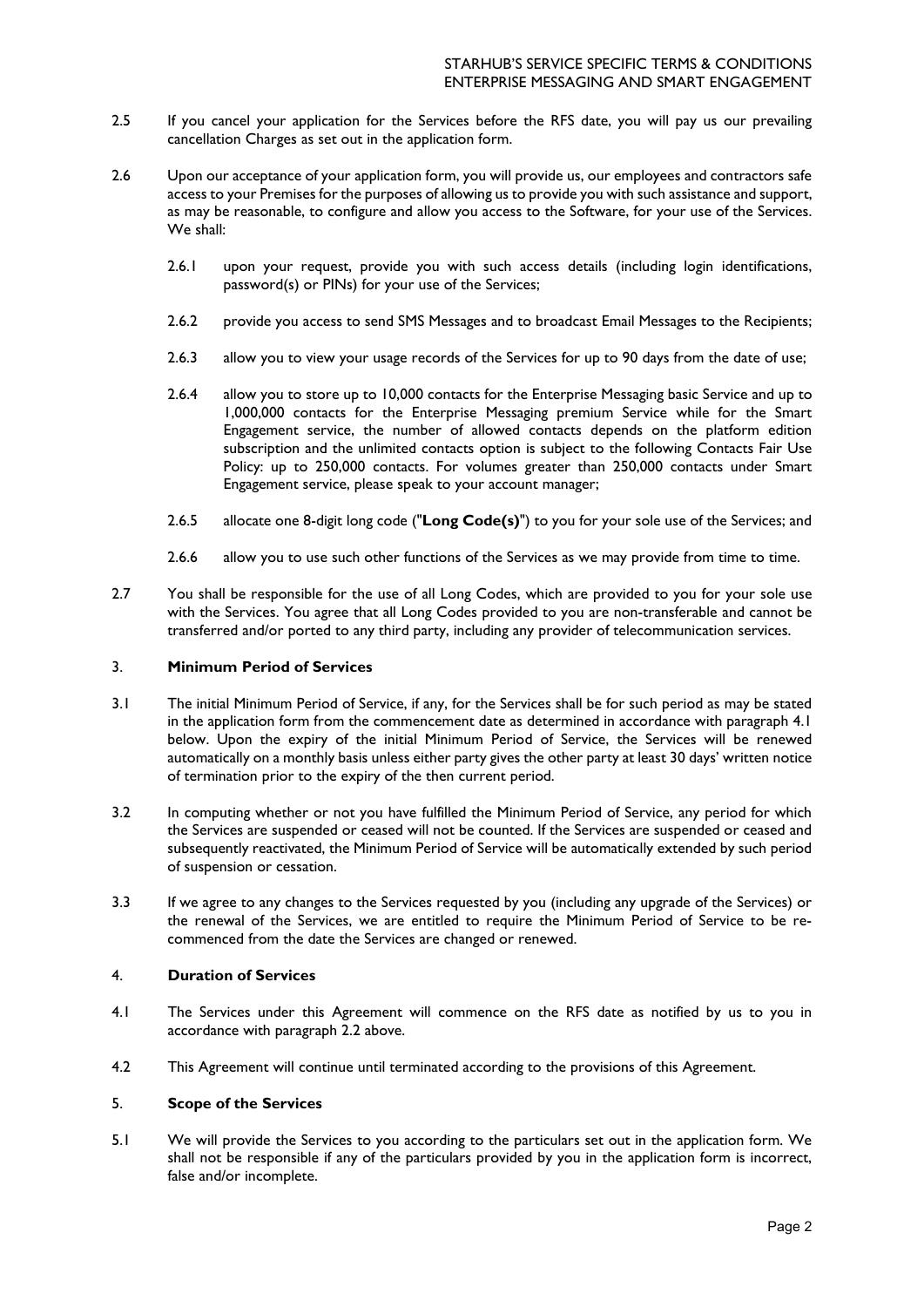- 5.2 You may request us to change, from time to time, the Service particulars set out in the application form, subject to our written agreement and your payment of the prevailing administrative fee chargeable by us. If there is such change, the subscription Charges payable and the Service particulars will be amended accordingly. For the avoidance of doubt, you will continue to be liable for the payment of such revised subscription Charges.
- 5.3 Except for the Equipment, you are solely responsible for providing all other equipment, hardware, software, telecommunications services and power supply necessary to connect to and use the Services.
- 5.4 In addition, you acknowledge and agree that unless we otherwise agree in writing, we are not responsible for providing any support, whether technical or otherwise, to any of your equipment or networks which are connected to or used in conjunction with the Services.
- <span id="page-2-0"></span>5.5 You acknowledge and agree that availability of the Services is subject to:
	- 5.5.1 availability of resources, including network availability and our area of coverage at the time at which the Services are requested or delivered;
	- 5.5.2 geographic and technical capacity of the Network and of our delivery systems at the time at which the Services are requested or delivered; and
	- 5.5.3 provisioning time for the Services and/or Equipment. Such provisioning time will be determined or changed by us in our discretion.
- <span id="page-2-2"></span>5.6 You acknowledge and agree that the Enterprise Messaging service is subject to our fair use policy of up to 50,000 Email Messages per month for each customer ("**Email Fair Use Policy**") and that Email Messages in excess of the number permitted under the Email Fair Use Policy may be blocked. You further acknowledge and agree that such Email Fair Use Policy is necessary to ensure consistent and acceptable use of the Services and the Network by all our customers.

## 6. **System Requirements**

- 6.1 You are responsible for ensuring your applications, equipment (including your computer(s)), hardware, software and networks meet the minimum system requirements of the Services as we may determine from time to time, and that they are compatible and may properly function and inter-operate with the Services. We will not be liable for any Equipment, Service or Network failure or performance issues resulting from the non-compliance with such requirements.
- 6.2 You must ensure that all applications, equipment, hardware, software or networks connected to or used with the Services are connected and used in accordance with:
	- 6.2.1 all applicable instructions, safety and security procedures applicable to the use of such applications (or as the case may be, equipment, hardware, software or networks); and
	- 6.2.2 all instructions, notices and directions as we may determine from time to time.
- 6.3 The Services may not be compatible with certain applications, equipment, hardware, software or networks. We will not be responsible for any failure, disruption or interference in the Services or such applications, equipment, hardware, software or networks which may arise from your use of the Services in conjunction with such applications, equipment, hardware, software or networks.
- 6.4 We may, at any time and without any notice to you, temporarily suspend the Services for operational reasons such as repair, maintenance, upgrade or improvement of the Services or because of an emergency. We will restore the Services as soon as reasonably practicable. We may also modify the Services in order to keep pace with the prevailing demands and technological developments, at our discretion and without any notice to you. We will not be liable to you or any third party under this paragraph [6.4.](#page-2-1)

## <span id="page-2-1"></span>7. **Security**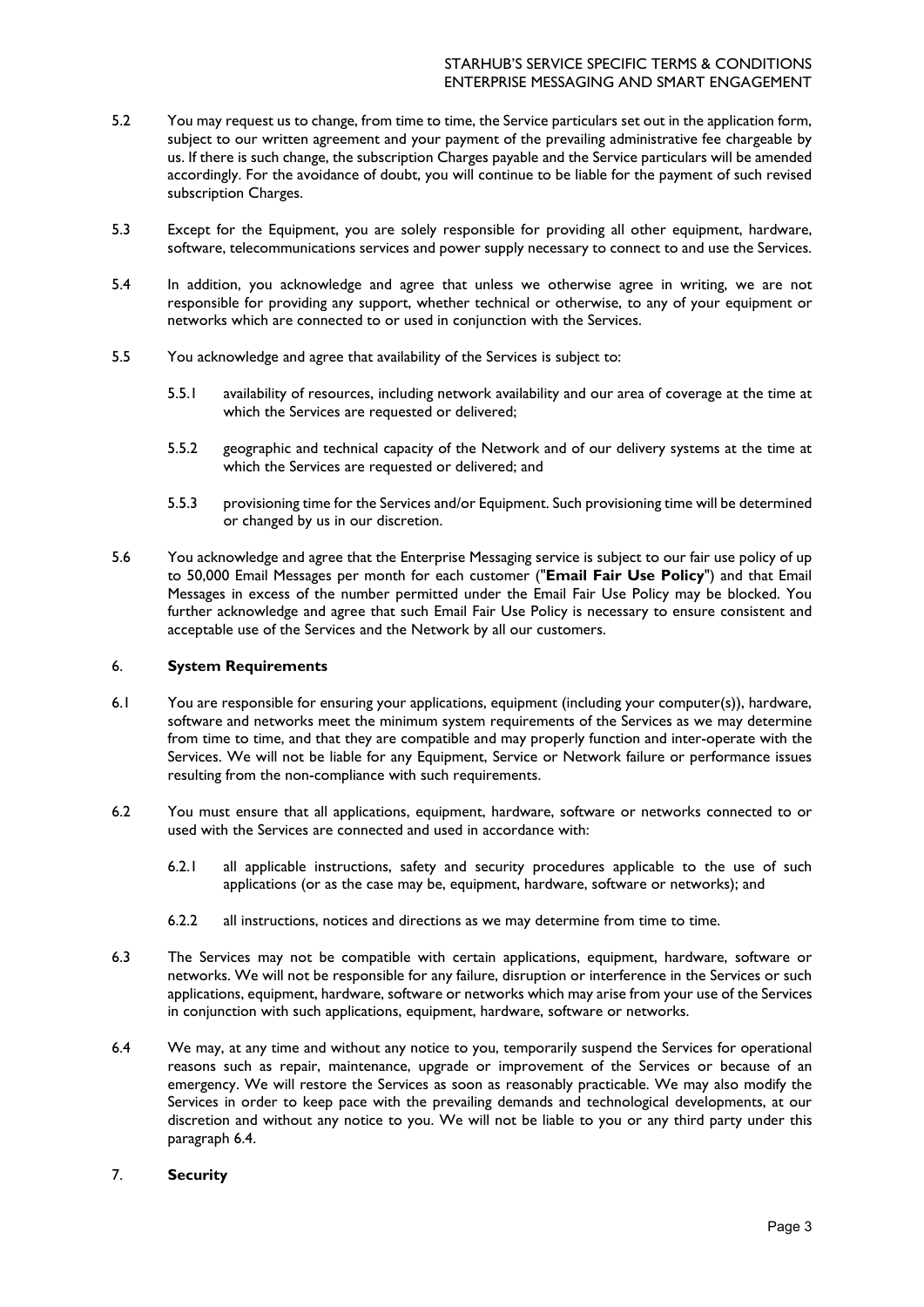- 7.1 You are solely responsible for the security and secrecy of your login identification, password(s) or PIN given to or chosen by you. You must ensure that these are not revealed to any third party. You are solely responsible for all activities that occur under your login identification, password(s), PIN and/or your account.
- 7.2 An authorised officer or director shall be responsible for any actions performed by a user account created under the company.
- 7.3 We reserve the right to refuse, change or remove login identification, password(s) or PIN which we deem inappropriate or offensive.
- 7.4 If you discover or suspect any unauthorised use or disclosure of your login identification, password(s) and/or PIN or that your account security has been compromised, you must immediately:
	- 7.4.1 inform us; and
	- 7.4.2 change your password(s) and/or PIN.
- 7.5 We will have the right to remove/delete your login identification and/or password/PIN:
	- 7.5.1 if this Agreement is terminated; or
	- 7.5.2 where in our opinion you have not complied or are likely not to comply with your obligations under this Agreement.
- 7.6 The security of your account, including Content stored, sent or received is your own responsibility. We cannot guarantee the safety, privacy and security of your transmission.
- 7.7 It is your sole responsibility to take all such measures as may be necessary (including changing your password/PIN from time to time) to protect the secrecy of your login identification, password and/or PIN. You will keep the login identification, password and PIN confidential and will not reveal or disclose the login identification, password and/or PIN to any person except to your authorised user(s).

# 8. **Equipment and Software**

- 8.1 Any equipment and software that is not supplied by us will not be supported by us.
- 8.2 Any equipment and software (other than the Equipment) used by you to access and use the Services must meet all applicable standards as may be prescribed by the relevant regulatory authorities and us.
- 8.3 You must comply with all applicable laws (including the Spam Control Act (Cap. 311A)) and instructions, notices or directions issued by the relevant regulatory authorities or us from time to time regarding the use of the Services.
- 8.4 You will be solely responsible for the Content and data retrieved, stored or transmitted through the Services and/or the Equipment.
- 8.5 We may provide you Software or you may access Software via the Services. You must use the Software solely as provided under the terms herein. Unless we agree otherwise, you shall, by your use and/or possession of such Software, be deemed to have accepted the following:
	- 8.5.1 you undertake not to copy, reproduce, translate, reverse-engineer, adapt, vary or modify the Software, or to transmit or communicate it to any third party without our or our third party supplier's written consent;
	- 8.5.2 you undertake not to interfere with or disrupt the integrity or performance of the Software or the data contained therein;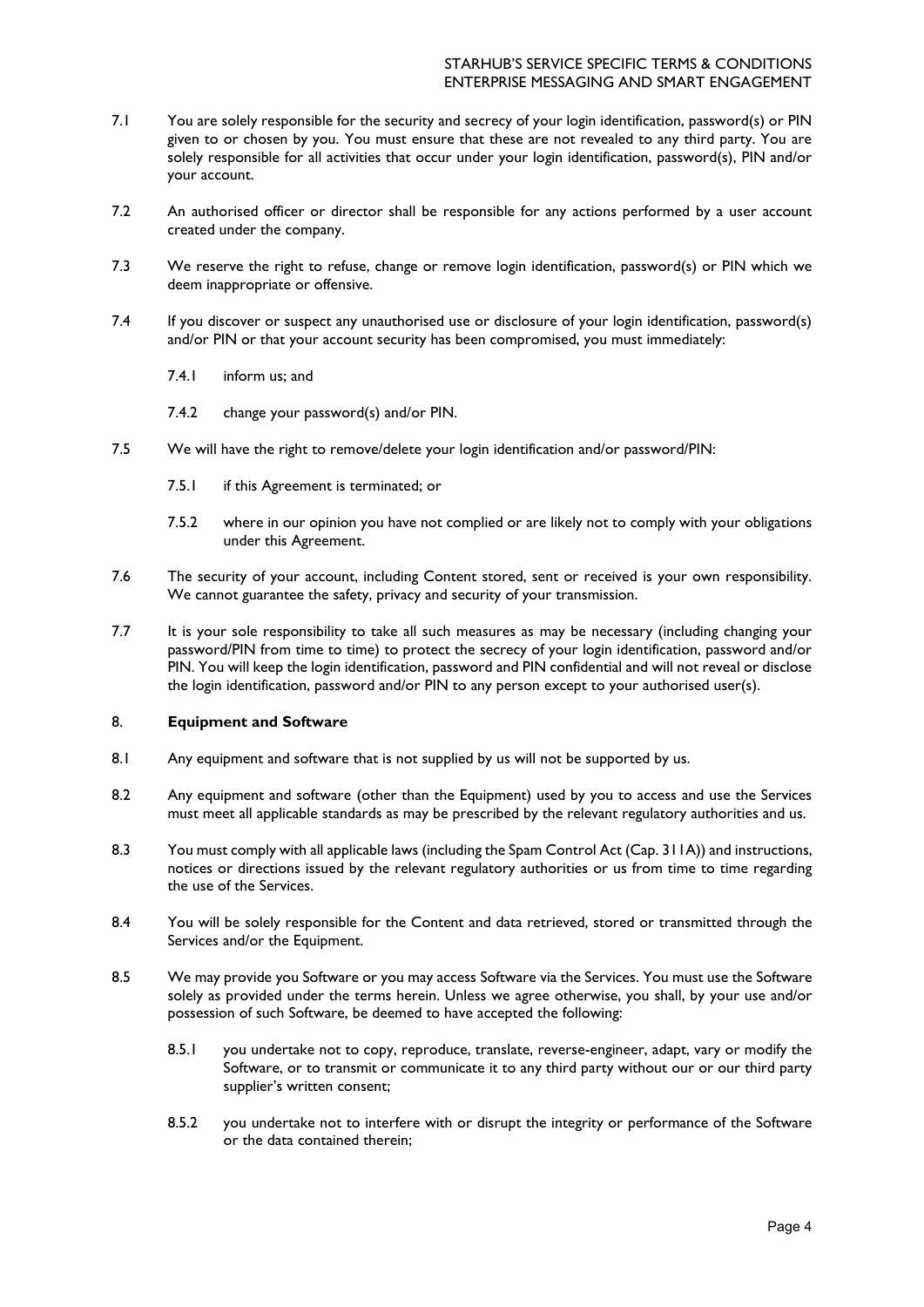- <span id="page-4-0"></span>8.5.3 you undertake not to remove, add to, change, or otherwise tamper with any copyright notice, legend or logo appearing in or to the Software or the medium on which it is stored; and
- 8.5.4 you acknowledge that any and all copyright, trademarks and other intellectual property rights subsisting in the Software and all documentation and manuals relating to the Software will remain our property or, if applicable, the property of the third party Content provider.

#### 9. **Your Responsibilities**

- 9.1 You are responsible for the use of the Services under your account(s) and for any Content disseminated through your account(s).
- 9.2 You are responsible for ensuring that:
	- 9.2.1 the Messages do not infringe any applicable laws, regulatory requirements or codes, including the Spam Control Act (Cap. 311A);
	- 9.2.2 you have all licences, permits, permissions, authorisations, exemptions required by law, regulatory authority or other competent authorities in connection with your use of the Services; and
	- 9.2.3 you do not use the Services to send Messages to Recipients without the prior consent of the Recipients.
- 9.3 You must not use or allow any part of the Services to be used:
	- 9.3.1 to transmit or post any Content which may be defamatory, offensive, indecent, objectionable or illegal, or which may cause annoyance, harassment, irritation, inconvenience or anxiety to anyone. This includes transmitting or posting junk mail, "spam", chain letters, solicitations (commercial or non-commercial) or distributing mail to any party who has not given permission to be included in the distribution;
	- 9.3.2 for advertising or broadcasting for commercial purposes;
	- 9.3.3 to transmit or post any Content which may give rise to civil liability or otherwise violate any applicable laws, rules or regulations;
	- 9.3.4 to transmit any Content that contains viruses, worms, trojan horses, time bombs, cancelbots or any other harmful, damaging or destructive programs;
	- 9.3.5 to make or attempt any unauthorised access to any part or component of the Services, the Network or any third party systems or networks to which you can connect through the Services directly or otherwise;
	- 9.3.6 to disrupt the various networks that are connected to the Services or violate the regulations, policies or procedures of such networks;
	- 9.3.7 to collect and/or disseminate information about others or their email addresses without their consent;
	- 9.3.8 for any fraudulent, illegal or improper purposes or to violate anybody's rights or in any way which may affect other users' enjoyment of or access to any service or cause annoyance, harassment, irritation, inconvenience or anxiety to anyone;
	- 9.3.9 in any manner or for any purpose which may constitute a violation or infringement of the rights of any party including their intellectual property or confidentiality rights; and
	- 9.3.10 to be resold or otherwise provided to third parties without our prior written consent, whether for profit or not.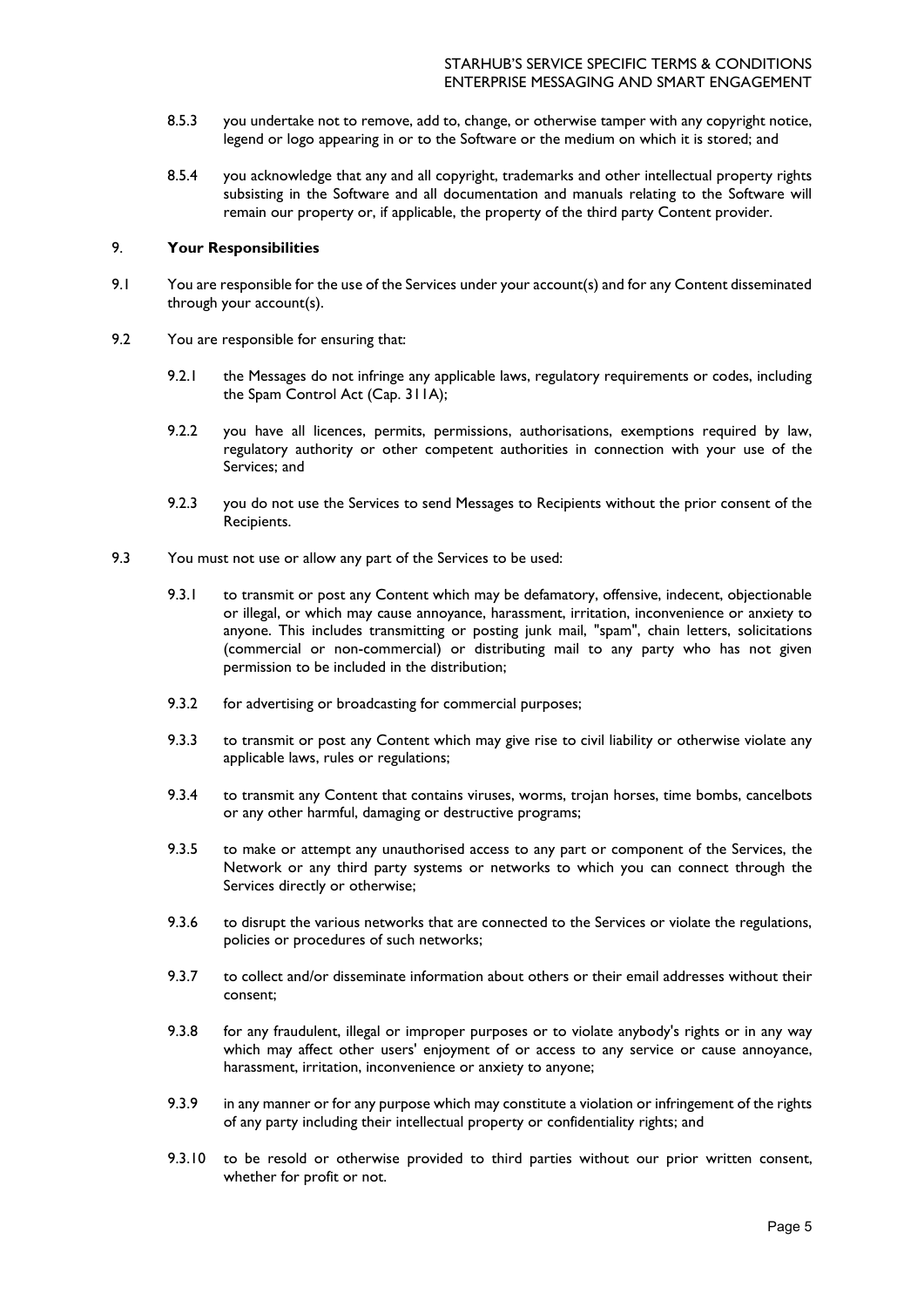- 9.4 You shall ensure that the size of each SMS Message, whether with attachments or otherwise, does not exceed 160 characters. Where a SMS Message exceeds 160 characters, the SMS Message shall be broken into two or more messages and transmitted separately to the Recipients and be separately chargeable. We shall not be obliged to make any modifications to the original SMS Message to enable it to be sent successfully to its intended Recipient(s) and shall not be liable for any failure or inability of the Services to do so, as a result of your non-compliance with this paragraph [9.4.](#page-4-0)
- <span id="page-5-0"></span>9.5 You shall ensure that the size of each Email Message, whether with attachments or otherwise, does not exceed 500KB. Where the Email Message exceeds 500KB, we shall not be obliged to modify the original Email Message to enable it to be sent successfully to its intended Recipient(s) and shall not be liable for any failure or inability of the Services to do so, as a result of your non-compliance with this paragraph [9.5.](#page-5-0)
- 9.6 If we request you at any time to cease sending Messages to any Recipient and remove any of the Recipients' mobile number, email address or personal particulars from your address book, you shall do so immediately.
- 9.7 You must not use or allow any part of the Services to be used for any activity which would or is likely to:
	- 9.7.1 generate Network traffic in excess of reasonable and normal usage;
	- 9.7.2 cause congestion to the Network;
	- 9.7.3 cause a situation whereby other users are affected in their enjoyment and/or use of the Services; and/or
	- 9.7.4 cause any disruption, interference, interruption or degradation of the Network or use of the Services that we operate over the Network.

You agree that these restrictions are reasonable and necessary for the operation, management and maintenance of the Network. However, if any of the restrictions are held by a court or tribunal to be invalid for any reason, but would be valid or effective if any part of its wording were deleted, you agree that the restriction shall apply to you with such deletions or amendments made so that it is valid and effective at law.

## 10. **Resale**

10.1 The Services are provided to you solely for your own use or your own business use. You must not resell or transfer the Services or the Equipment (which we lease or rent to you) to third parties without our prior written consent, whether or not for profit or otherwise. We reserve the right to immediately suspend or terminate your Services if we determine, in our absolute discretion, that you use the Services for any of the aforementioned or similar activities.

## 11. **Liability**

- 11.1 The Services (including any installation or support Services) are provided on an "as is" and "as available" basis. You agree that you use the Services or rely on any Content obtained through the Services at your sole risk. To the fullest extent allowed by the law, we do not give any assurances, guarantees, or warranties (including implied warranties of merchantability, satisfactory quality, fitness for a particular purpose and non-infringement), either express or implied, in relation to such Services or Content. In addition, we will not be liable for any delay or failure to provide the Services, or any interruption or degradation of the quality of the Services which may arise from any of the following:
	- 11.1.1 an act or omission of an underlying carrier, Service Provider, vendor or other third party;
	- 11.1.2 equipment, network or facility failure;
	- 11.1.3 equipment, network or facility upgrade or modification;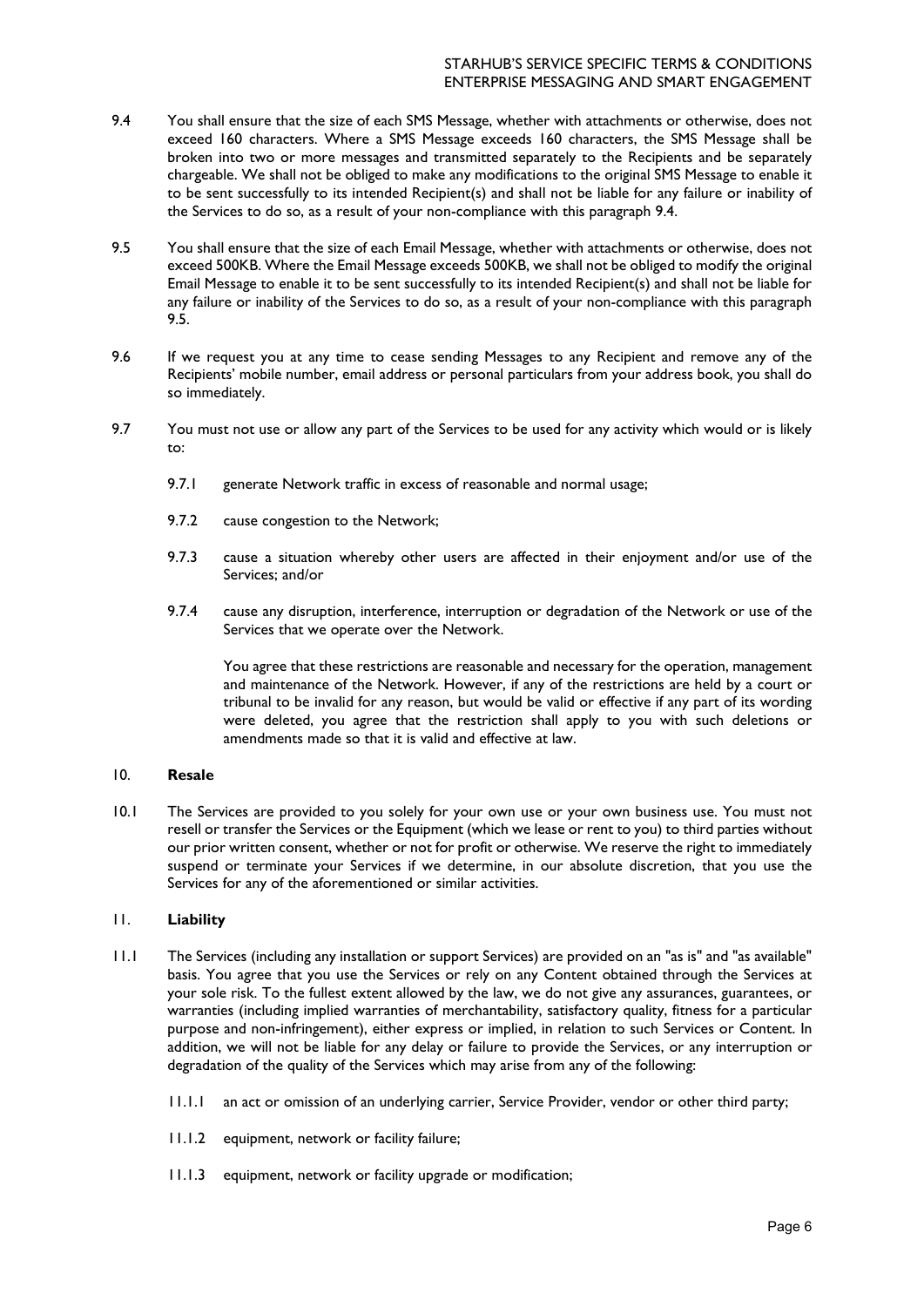- <span id="page-6-3"></span>11.1.4 force majeure events such as acts of God, acts of nature, strikes, fire, war, riot, acts of terrorism and governmental actions;
- 11.1.5 equipment, network or facility shortage;
- 11.1.6 equipment or facility relocation;
- 11.1.7 service, equipment, network or facility failure caused by the loss of power to you;
- 11.1.8 any act or omission by you or any person using the Services or Equipment provided to you;
- 11.1.9 any third party's service, equipment, software, network or facility;
- 11.1.10 equipment, the failure of an incoming or outgoing communication, the inability of communications to be connected or completed, or forwarded; and/or
- 11.1.11 any other cause that is beyond our control, including a failure of or defect in any Equipment, the failure of an incoming or outgoing communication, and the inability of communications to be connected or completed or forwarded.
- 11.2 Specifically, we do not warrant:
	- 11.2.1 an act or omission of an underlying carrier, Service Provider, vendor or other third party;
	- 11.2.2 that the Services, the Software or any equipment (which we provide to you) will not cause any harm to your applications, equipment, hardware, software, networks or Content;
	- 11.2.3 the accuracy, reliability or quality of any Content obtained through the Services or that defects in any Software will be corrected; and/or
	- 11.2.4 that the Services and access to them (including the delivery of Messages and/or the receipt of any Message by a Recipient) are error-free, secure and uninterrupted or available at all times.
- <span id="page-6-0"></span>11.3 Except as set out in this Agreement, we expressly exclude all other liability we may have to you, including all liability in contract, tort, negligence, misrepresentation, strict liability or statute. This exclusion applies for our benefit and that of the Service Providers whose networks are connected to each other or to the Network, all companies, directly or indirectly owned, wholly or partly owned or controlled by us or any of these parties, and all their officers, employees, contractors and agents or anyone else to whom we or these parties are responsible ("**the Relevant Parties**") and whether it relates to anything caused by or resulting from anything we and/or any of the Relevant Parties do or omit to do or delay in doing (even if done, omitted or delayed fraudulently, wilfully, recklessly, maliciously or negligently), whether or not it is contemplated or authorised by any agreement you have with us.
- <span id="page-6-1"></span>11.4 Neither we nor any of the Relevant Parties is liable for any special, incidental, indirect, consequential or punitive damages, losses, costs or expenses, or any loss of profits, revenue, business and/or anticipated savings, even if caused fraudulently, wilfully, recklessly, maliciously or negligently.
- 11.5 If any of the exclusions of liability set out in paragraphs [11.3](#page-6-0) to [11.4](#page-6-1) does not apply, our liability will not exceed the lower of (i) your preceding month's Charges applicable to the Services in question; or (ii) S\$5,000/- for any event or for any series of connected events. Further, our aggregate liability in any 12 month period will not exceed the lower of (a) your preceding 12-months' Charges applicable to the Services in question; or (b) S\$10,000/-.
- 11.6 The relevant Affiliate providing the Services or carrying out the actions set out in this Agreement shall be responsible for its acts or omissions.

## <span id="page-6-2"></span>12. **Ending and Suspending the Services**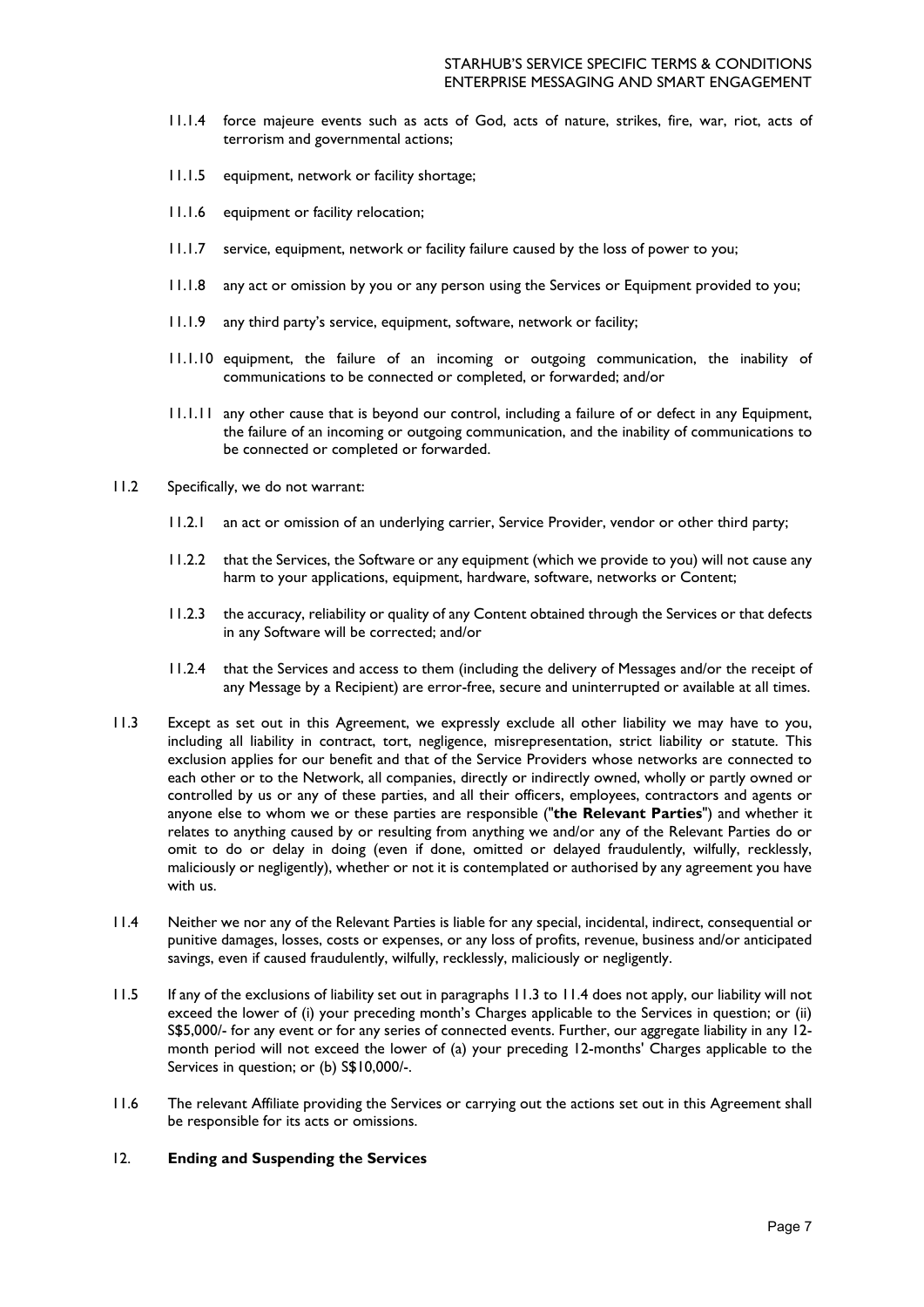- 12.1 In addition to the rights either party may have against the other party under this Agreement for any antecedent breach of this Agreement and subject to the provisions of this paragraph [12,](#page-6-2) this Agreement or the Services hereunder may be terminated by either party giving at least 30 days' written notice to the other party.
- <span id="page-7-2"></span>12.2 If you give us notice that ends during the applicable Minimum Period of Service pursuant to paragraph [12.1](#page-6-3) above, you must immediately pay us the early termination Charges equivalent to the aggregate of the monthly recurring Charges for the remainder of the unfulfilled Minimum Period of Service and any other charges arising from and/or in connection with the termination of the Services.
- 12.3 If the Services or this Agreement are/is terminated pursuant to paragraphs [12.4](#page-7-0) or [12.5](#page-7-1) below, you will compensate us for any damages or losses we may suffer because of the termination. In addition, if such termination occurs during the applicable Minimum Period of Service, you have to pay us the sums referred to in paragraph [12.2](#page-7-2) above.
- <span id="page-7-7"></span><span id="page-7-6"></span><span id="page-7-5"></span><span id="page-7-4"></span><span id="page-7-3"></span><span id="page-7-0"></span>12.4 In the event of any of the following:
	- 12.4.1 you breach any of the terms and conditions of this Agreement or any other agreement you have with us;
	- 12.4.2 you become or are likely to become bankrupt or insolvent, or die;
	- 12.4.3 you make any arrangement or composition with or assignment for the benefit of your creditors or go into either voluntary or compulsory liquidation or a receiver, trustee, judicial manager or administrator is appointed over any of your assets;
	- 12.4.4 the equivalent of any of the events referred to in paragraphs [12.4.2](#page-7-3) and [12.4.3](#page-7-4) above under the laws of any relevant jurisdiction occurs to you;
	- 12.4.5 you provide incorrect, false, inaccurate or incomplete information to us;
	- 12.4.6 the requirements of any relevant regulatory authority result in us having to stop providing the Services or to provide the Services in a manner which is unacceptable to us;
	- 12.4.7 we believe you are likely to create imminent harm (such as interruption, disruption, congestion, signal leakage and/or any Unauthorised Act) to our Network or any third party's networks or systems or our provision of the Services, or defraud us, or are likely to create imminent harm or harass or are abusive to our personnel; or
	- 12.4.8 for any reason beyond our control (including loss of any licence, way-leave or easement, requirements of any governmental or regulatory authority or orders by the court and cessation or failure to deliver by a third party supplier) we are unable to provide the Services,

<span id="page-7-10"></span><span id="page-7-9"></span><span id="page-7-8"></span>we may suspend or terminate all or any part of the Services or terminate this Agreement with 1 working days' notice (for paragraphs [12.4.1](#page-7-5) and [12.4.5](#page-7-6) above) or with immediate effect (for paragraphs [12.4.2,](#page-7-3) [12.4.3,](#page-7-4) [12.4.4,](#page-7-7) [12.4.6,](#page-7-8) [12.4.7](#page-7-9) and [12.4.8](#page-7-10) above) in each case without compensation to you and without prejudice to our rights to damages for any antecedent breach by you of this Agreement. You may immediately contact our business helpdesk to tell us why such suspension or termination should not occur. We will consider each case and where we deem appropriate, will not proceed with the suspension or termination of such account or take any other appropriate action where necessary.

- <span id="page-7-1"></span>12.5 If we suspect that you are using or allowing the Services to be used for fraud, misconduct or any other illegal or improper purpose, we will refer this to the relevant authorities and comply with directions or guidelines issued by them, without notice or reference to you.
- <span id="page-7-11"></span>12.6 If and when you make good any breach or default, we may restore any suspended or terminated Services after you have paid for any reinstallation, restoration or re-connection Charges and reimbursed us for our reasonable costs in suspending or terminating the Services.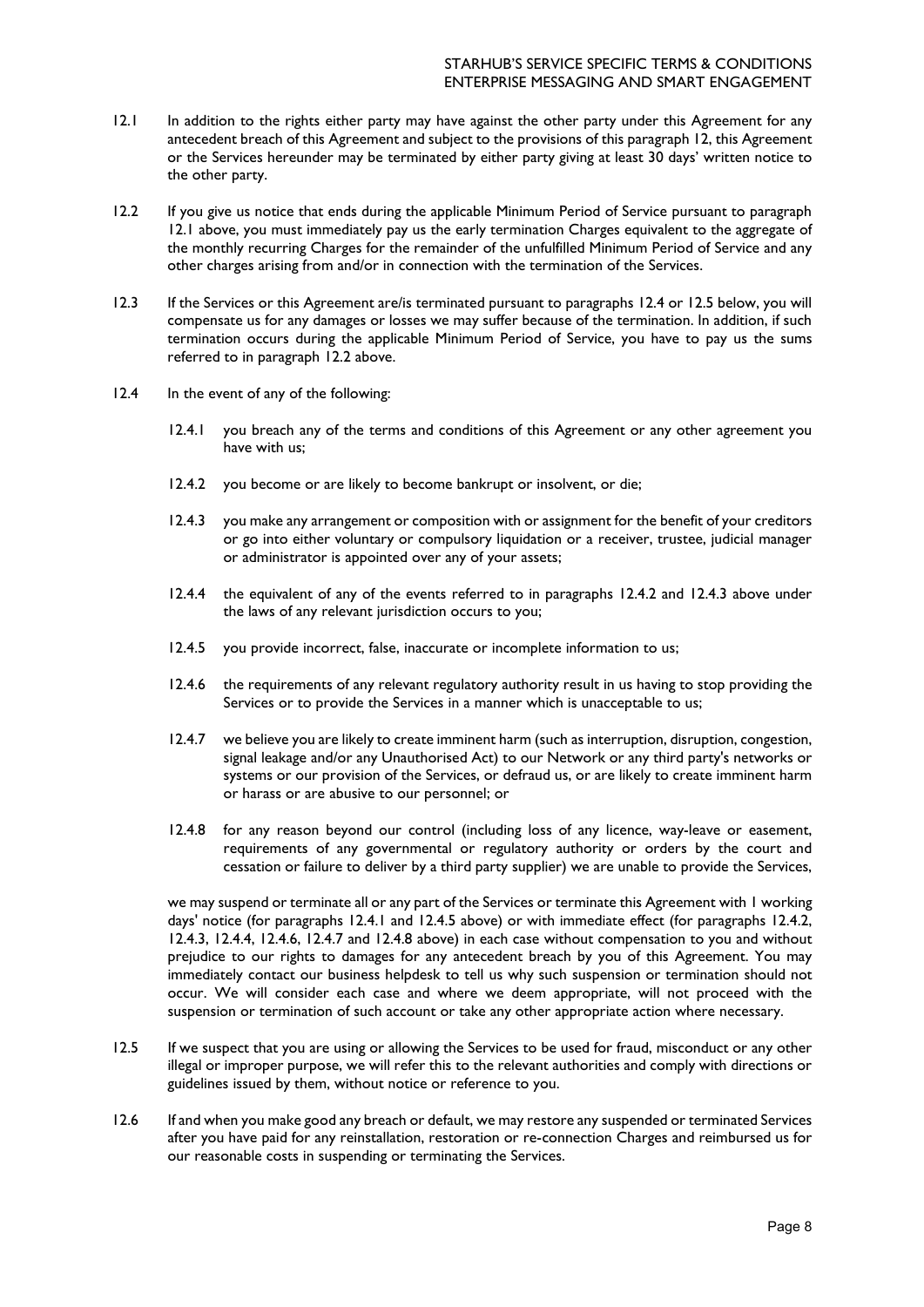- 12.7 If the Services are terminated:
	- 12.7.1 all sums due, accruing due or payable to us in respect of the Services and if applicable, the Equipment, up to the date of termination (including late payment Charges) will, upon the termination, become immediately due and payable to us. There will be no refund of any Charges paid to us for any equipment (including the Equipment) purchased from us; and
	- 12.7.2 you must immediately return to us all Equipment, if any, which we may have leased or rented to you in respect of the Services, in good condition. We will be entitled to charge you (i) all costs incurred in repossessing or acquiring replacement for any such Equipment which you have failed to return to us; and(ii) at our standard prescribed rates for acquiring a replacement for any Equipment which is returned to us in a damaged or defective condition.
- 12.8 In addition to paragraph [12.6](#page-7-11) above, we reserve the right to charge you our prevailing reactivation Charges for reactivating any suspended Services. Reactivation of any Services is subject to our absolute discretion.
- 12.9 The termination of this Agreement will not affect any accrued rights or remedies of either party against the other party.

### 13. **Other Legal Matters**

# 13.1 **Indemnity**

13.1.1 You must indemnify us, our Affiliates, employees, directors, agents and suppliers in full against all actions, claims, proceedings, damages, losses, liabilities, costs expenses, demands and actions which may be sustained or suffered by us arising out of or in connection with your use of the Services, your negligence, omission, act or breach of this Agreement. This obligation set out in this paragraph will survive the termination of this Agreement.

#### 13.2 **Changes to this Agreement**

13.2.1 We may from time to time change any of these Terms & Conditions (including pricing and rates) and/or any other applicable terms and conditions for the Services you subscribe for, at any time and without notice to you. Your use or continued use of the Services will constitute acceptance of the changes.

### 13.3 **Matters beyond our Control**

- 13.3.1 We will not be liable for any delay or failure in performance under this Agreement resulting from matters beyond our control. These include acts of God, requirements of any governmental or regulatory authorities, war, national emergency, accident, fire, lightning, equipment failure, cyber-attacks (including any type of offensive manoeuvre that targets computer information systems, infrastructure, computer networks or personal computer devices), computer software or software malfunction (including due to malicious software programmes), interception of online communication, identity theft, electrical power failure, faults, interruption or disruption of the Network or the networks of other Service Providers or of your equipment or the equipment of any third party, riots, strikes, lock-outs, industrial disputes (whether or not involving our employees) or epidemics of infectious diseases or acts of terrorism.
- 13.3.2 In addition:
	- 13.4.2.1 we will not be liable for any delay or failure in performance under this Agreement resulting from any delay or failure of any third party (including any supplier) to deliver or provide any facilities, infrastructure, equipment or services to us; and
	- 13.4.2.2 the Services may occasionally be affected by interference caused by objects beyond our control such as buildings, underpasses and weather conditions. When this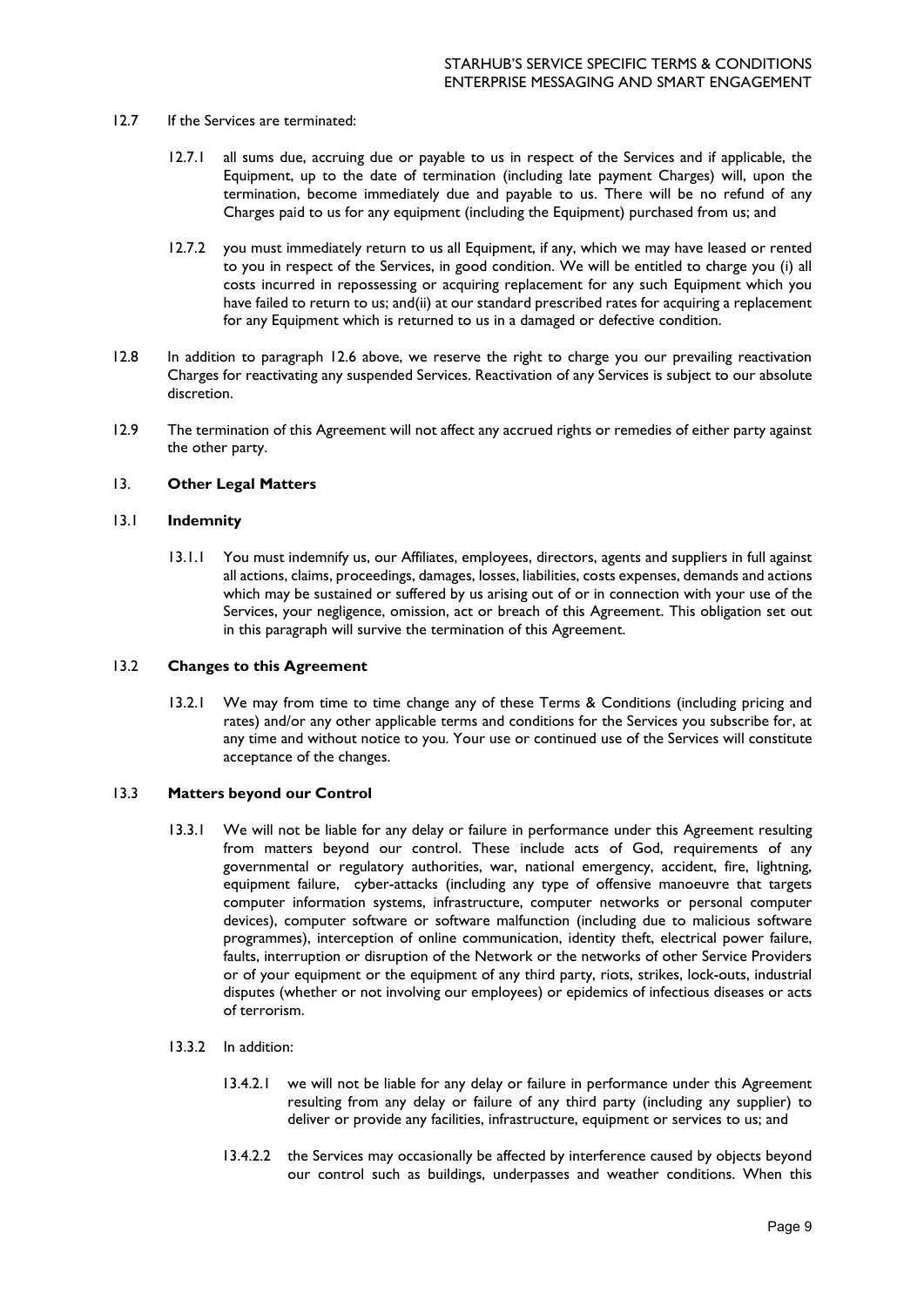happens, we will not be responsible for any interruption or disruption of the Services or if you cannot access or use the Services.

### 13.4 **Meanings**

This paragraph 13.4 sets out how certain words and phrases are used in this Agreement. Terms used but not defined in these Service Specific Terms & Conditions shall have the respective meanings given to them in the Business General Terms & Conditions.

#### **What these words mean in this Agreement**

- 13.4.1 "**Charges**" means all activation, connection, re-connection, subscription, usage, cancellation and administrative charges and other fees to be paid by you for or relating to the Services or the Equipment. The Charges will be in accordance with the rates in our prevailing tariff tables available at our offices, customer service centre or shops, or as mutually agreed in writing between you and us.
- 13.4.2 "**Content**" means all information, text, sound, music, Software, photographs, video, graphics, data, messages or other materials, and shall include the Messages.
- 13.4.3 "**Email Fair Use Policy**" shall have the meaning set out in paragraph [5.6.](#page-2-2)
- 13.4.4 "**Email Messages**" means all email messages that you may send over the Services, including any encoded attachments.
- 13.4.5 "**Equipment**" means any equipment which we may provide, sell, lease or rent to you, maintain for you or which is otherwise needed for the provision of the Services.
- 13.4.6 "**Long Code(s)**" shall have the meaning set out in paragraph [2.6.5.](#page-1-1)
- 13.4.7 "**Messages**" means all SMS Messages and Email Messages.
- 13.4.8 "**Network**" means all networks owned, maintained or operated by us, leased to us and/or licensed to us (including our nation-wide broadband network based on the hybrid fibre coaxial design which includes but is not limited to the distribution box in or serving the Premises) through which we provide the Services to you.
- 13.4.9 "**PIN**" means personal identification number.
- 13.4.10 "**Premises**" means the property bearing the Service Address and is owned or occupied by you.
- 13.4.11 "**Recipients**" means: (i) the subscriber(s) of mobile telecommunication services from licen**c**ed telecommunication providers in Singapore and overseas telecommunications providers as may be supported by the Service**s** to receive SMS Messages; and/or (ii) intended recipients of the Email Messages, as the case may be.
- 13.4.12 "**Relevant Parties**" shall have the meaning set out in paragraph [11.3.](#page-6-0)
- 13.4.13 "**RFS**" shall have the meaning set out in paragraph [2.2.](#page-0-2)
- 13.4.14 "**Service(s)**" means the Enterprise Messaging and/or Smart Engagement service and any related value-added Services provided by StarHub Mobile Pte Ltd (Reg. No. 200000646C).
- 13.4.15 "**Service Providers**" means any third party service provider involved in providing the Services to you, including without limitation any network operator or telecommunication service provider.